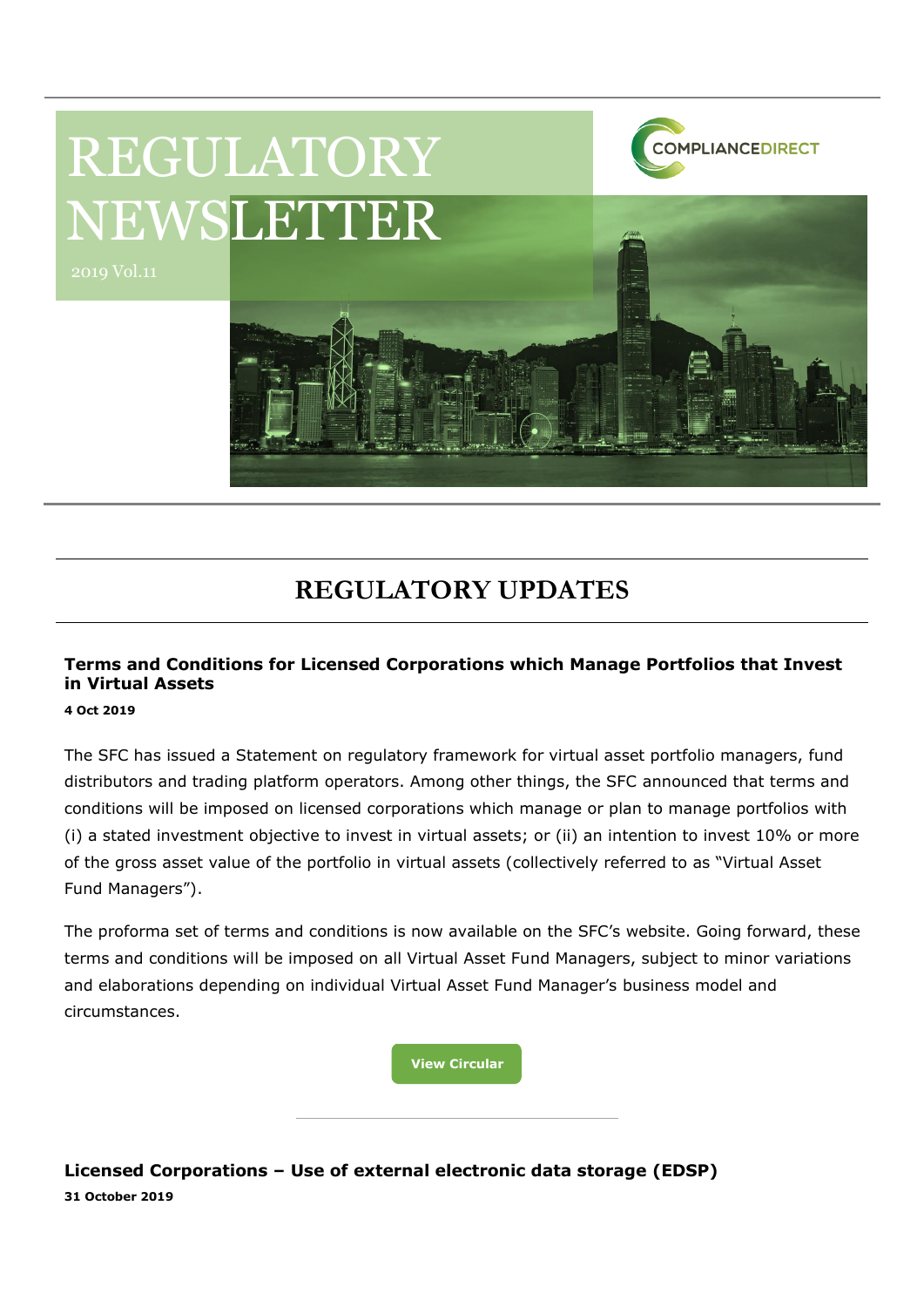The SFC released this circular to provide greater flexibility in keeping records, as well as to clarify the obligations of LCs.

LCs that wish to keep Regulatory Records exclusively with an EDSP should ensure compliance with certain requirements including but not limited to the following:

- The EDSP provider is either (i) a company incorporated in Hong Kong or a non-Hong Kong company registered under the Companies Ordinance, operated by personnel in Hong Kong with their data storage centre also located in Hong Kong, in which case, a notice from the LC to the EDSP authorising and requesting the EDSP to provide the LC's records to the SFC should be supplied and countersigned; or (ii) a company which does not comply with (i), in which case, the LC must obtain an undertaking by the EDSP that they will provide regulatory records and assistance upon request by the SFC;
- The LC should, ensure that its Regulatory Records are only kept at an EDSP which is suitable, capable and reliable, and ensure the Regulatory Records kept at the EDSP are fully accessible upon the request by the SFC without any unnecessary delay regardless of where the hardware of the EDSP is stored;
- The LC should ensure that the EDSP can provide a detailed audit trail information in regard to any access to the Regulatory Records. Furthermore, the audit trail information should be kept for the period for which the LC is required to keep the Regulatory; Records;
- At least two MICs in Hong Kong must have full access to Regulatory Records kept with the EDSP at any time, where they will also be responsible for ensuring the information are secure; and
- The licensed corporation should seek approval for the premises used for keeping Regulatory Records under section 130 of the SFO.

LCs are required to apply for approval for data centre(s) used by the EDSP as premises for keeping regulatory records, and provide details of the premises of the LC being the principal place of business and each branch office(s) in Hong Kong where the Regulatory Records kept with the EDSP can be accessed. All LCs must satisfy the SFC that the premises are suitable for the purpose of keeping Regulatory Records.

The above requirements do not apply to:

- (i) LCs which keep Regulatory Records with an EDSP and at the same time keep a full set of identical regulatory records at premises approved by the SFC for record keeping; or
- (ii) LCs which use computing services without keeping Regulatory Records with an EDSP.

All LCs which engage the services of EDSP, regardless of whether Regulatory Records are kept exclusively with the EDSP or not, are required to conduct proper initial due diligence on the EDSP, and are reminded of their obligation to have effective policies and implement procedures for the proper management of risks of which client information and LCs' business operations information (Relevant Information) might be expose to. Furthermore, all LCs must take any reasonable steps to prevent unauthorized access, insertion, or amendments of the Relevant Information.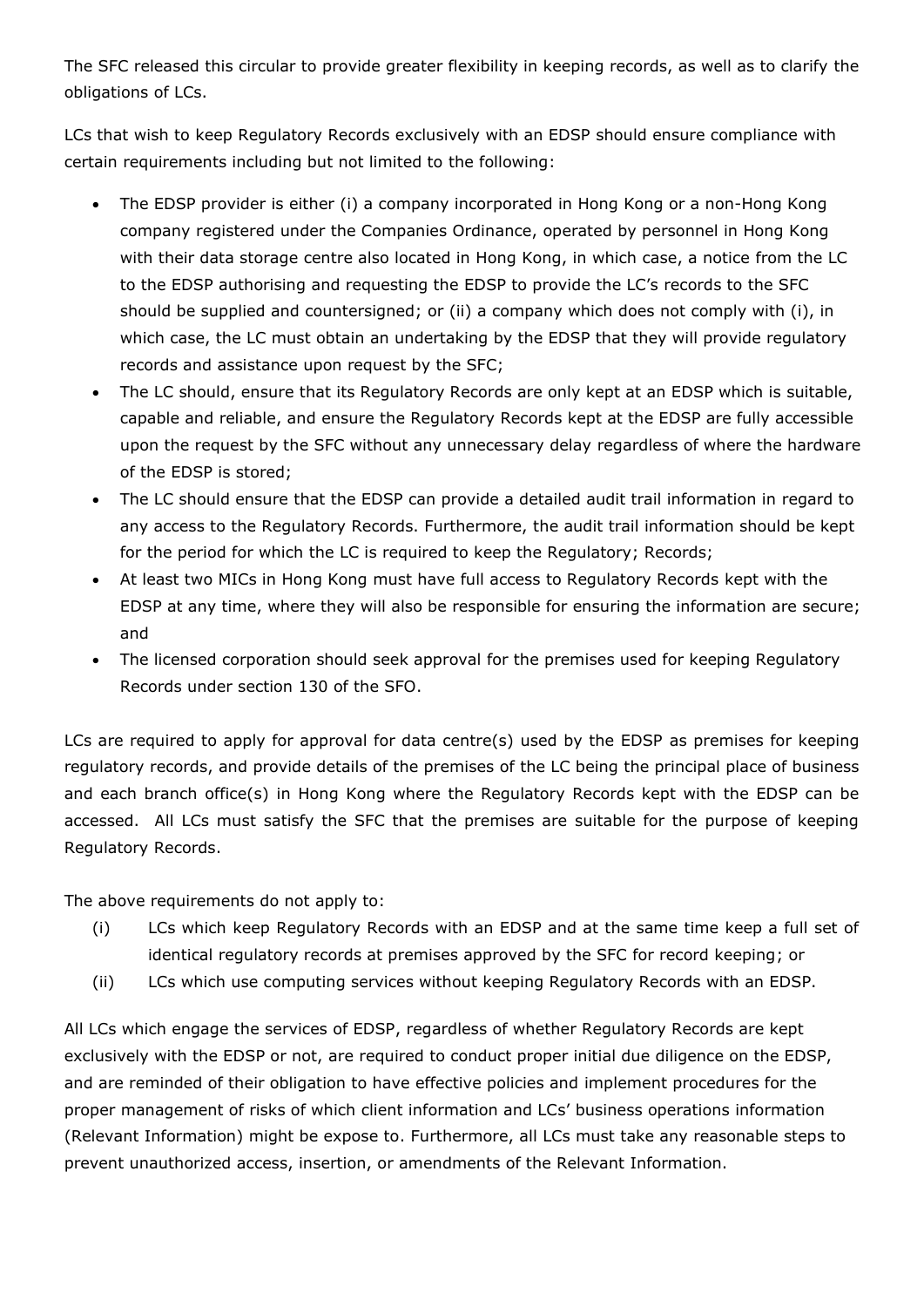#### Undertaking:

[https://www.sfc.hk/edistributionWeb/gateway/EN/circular/intermediaries/supervision/openAppendix?refNo=19E](https://www.sfc.hk/edistributionWeb/gateway/EN/circular/intermediaries/supervision/openAppendix?refNo=19EC59&appendix=0) [C59&appendix=0](https://www.sfc.hk/edistributionWeb/gateway/EN/circular/intermediaries/supervision/openAppendix?refNo=19EC59&appendix=0)

#### Notice:

[https://www.sfc.hk/edistributionWeb/gateway/EN/circular/intermediaries/supervision/openAppendix?refNo=19E](https://www.sfc.hk/edistributionWeb/gateway/EN/circular/intermediaries/supervision/openAppendix?refNo=19EC59&appendix=2) [C59&appendix=2](https://www.sfc.hk/edistributionWeb/gateway/EN/circular/intermediaries/supervision/openAppendix?refNo=19EC59&appendix=2)

Please contact our consultants if you have any questions.



## **ENFORCEMENT NEWS**

### **SFC reprimands and fines SEAVI Advent Ocean Private Equity Limited \$1 million**

Ocean Private Equity Limited (SAOPEL) \$1 million for breach of the Code of Conduct for Persons Licensed by or Registered with the SFC. SAOPEL has been licensed under the Securities and Futures Ordinance (SFO) to carry on Type 9 (asset management) regulated activity since 9 July 2008, with the conditions that it can only provide services to professional investors and cannot hold client assets.

The disciplinary action follows an SFC investigation which found that SAOPEL had allowed its director and an investment manager, both of whom were not licensed by the SFC, to perform regulated functions for its business in regulated activities between March 2013 and April 2014. They introduced clients to invest in the fund managed by SAOPEL, answered clients' queries and arranged for the execution of the subscription agreements for the fund.

In determining the sanction, the SFC took into account all relevant circumstances, including that SAOPEL:

- Had failed to ensure that the persons it employed/appointed to conduct its licensed business were fit and proper;
- cooperated with the SFC in resolving its concerns; and
- has an otherwise clean disciplinary record.

#### **SFC bans Vincent Ng Lok Kan for 30 months**

The SFC has reprimanded and fined SEAVI Advent The SFC has banned Mr Vincent Ng Lok Kan, a former licensed representative of Sun Hung Kai Investment Services Limited (SHKIS), from re-entering the industry for 30 months from 27 September 2019 to 26 March 2022.

> In 2015, SHIS reported to the SFC that it had identified two matched trades in the Warrant on February 2015 between Ng's personal account and a client account where Ng was the account executive.

The SFC investigation showed that the matched trade Ng had placed a number of buy orders for a warrant through a client's account which caused the price of the warrant increased. Ng then sold all personal holdings of the same warrant. As a result, Ng was able a profit while his client suffered a nominal loss.

Furthermore the SFC also found that Ng effected the transactions in the clients account on a discretionary basis, without obtaining a prior written authorization consent from the client or the knowledge and approval of SHKIS.

In deciding the sanction, the SFC took into account all relevant factors, including that Ng:

- has caused financial loss to the Client
- was inexperience
- strong message needs to be sent to the market
- has an otherwise clean disciplinary record.